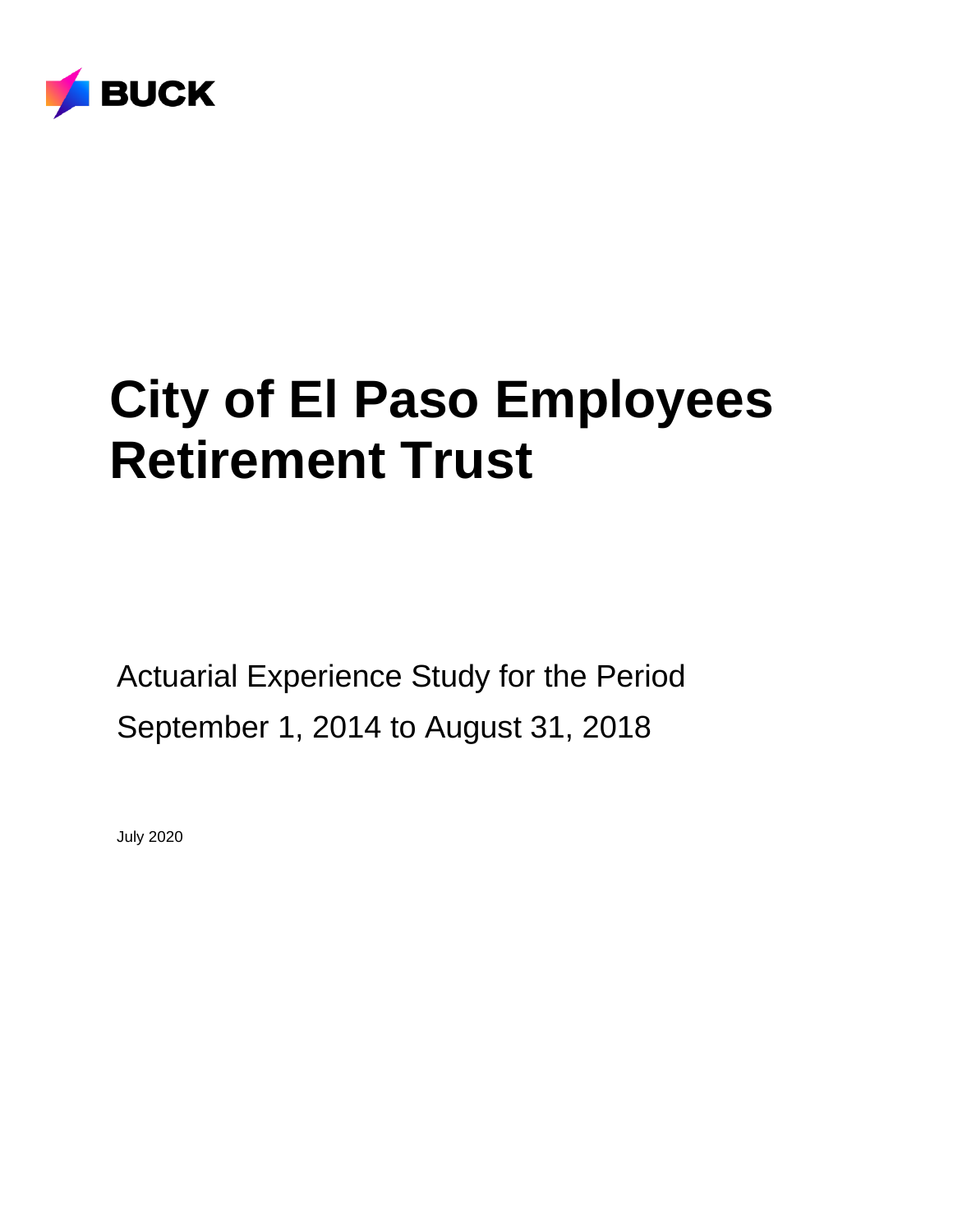

July 10, 2020

Retirement Board City of El Paso Employees Retirement Trust 1039 Chelsea St. El Paso, TX 79903

Dear Members of the Board:

We were engaged by the Retirement Board (Board) to study the economic and demographic experience of active and retired members of the City of El Paso Employees Retirement Trust (Plan) for the period September 1, 2014 to August 31, 2018.

The experience study was prepared in accordance with generally accepted actuarial practices and best practices, which suggest that the actuary periodically undertake an experience study of the economic and demographic experience of active and retired members of the Plan, and that these studies generally take place every 4 years. The results of the experience study provide information to assist the Board in assessing whether to adopt new assumptions for determining the Plan's liabilities and contribution rates.

The effects as of September 1, 2018 (the date of the most recent valuation) of the proposed assumptions are shown below (in \$000's):

|                                                   | Current<br>Assumptions <sup>1</sup> | <b>Proposed</b><br><b>Assumptions</b> |
|---------------------------------------------------|-------------------------------------|---------------------------------------|
| <b>Actuarial Accrued Liability</b>                | \$1,024,379                         | \$1,023,192                           |
| Actuarial Value of Assets                         | 822,926<br>\$                       | \$<br>822,926                         |
| Unfunded Actuarial Accrued Liability (UAAL)       | 201,453<br>S                        | \$<br>200,266                         |
| Normal Cost                                       | \$<br>19,967                        | \$<br>20,452                          |
| City's Actuarially Determined Contribution (ADC)  |                                     |                                       |
| Amount                                            | \$<br>17,642                        | \$<br>18,378                          |
| Percent of Pay<br>-                               | 10.55%                              | 10.99%                                |
| Excess of City's Fixed Contribution Rate Over ADC | 3.50%                               | 3.06%                                 |
| <b>Years to Fund UAAL</b>                         | 14                                  | 16                                    |

<sup>1</sup> Same as the September 1, 2018 actuarial valuation except the period for amortizing the UAAL is 25 years (based on the funding policy adopted by the Board in 2019).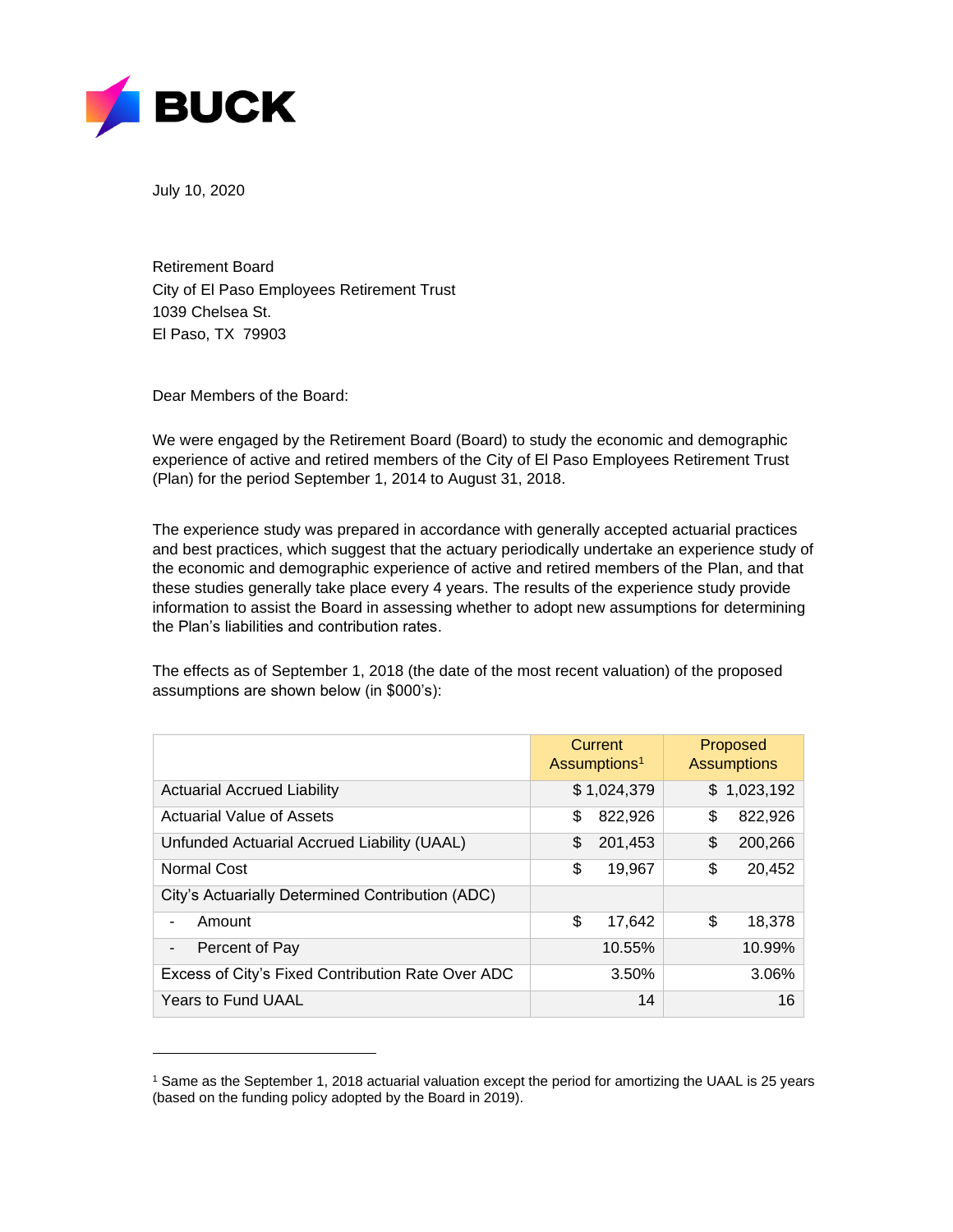The Board and staff of the City of El Paso Employees Retirement Trust may use this report for the review of the experience of the Plan. Use of this report for any other purposes or by anyone else may not be appropriate and may result in mistaken conclusions because of failure to understand applicable assumptions, methods or inapplicability of the report for that purpose. Because of the risk of misinterpretation of results, you should ask us to review any statement you wish to make on the results contained in this report. We will not accept any liability for any such statement made without review by us.

Where presented, references to "funded ratio" and "unfunded actuarial accrued liability" typically are measured on an actuarial value of assets basis. It should be noted that the same measurements using market value of assets would result in different funded ratios and unfunded actuarial accrued liabilities. Moreover, the funded ratio presented is appropriate for evaluating the need and level of future contributions but makes no assessment regarding the funded status of the Plan if the Plan were to settle (i.e., purchase annuities) for all or a portion of its liabilities.

The experience study was performed under the overall direction of David Kershner, who meets the Qualifications of the American Academy of Actuaries to render the actuarial opinions herein. He is a Fellow of the Society of Actuaries, an Enrolled Actuary, a Member of the American Academy of Actuaries, and a Fellow of the Conference of Consulting Actuaries.

We would be pleased to discuss the results shown in this report at your convenience. I can be reached at (602) 803-6174 to answer any questions about the report.

Sincerely,

SCKR

David J. Kershner, FSA, EA, MAAA, FCA **Principal Buck**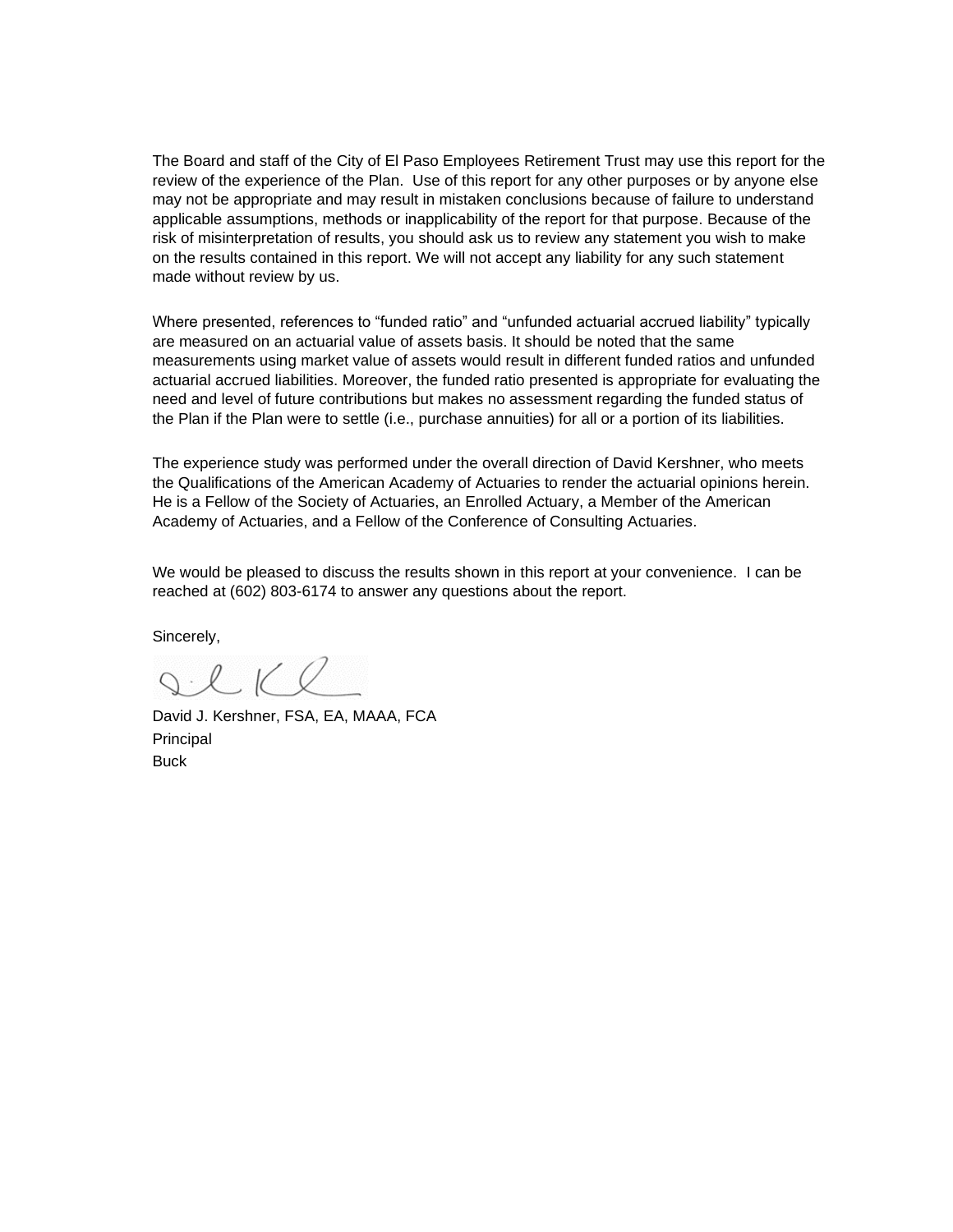# **Contents**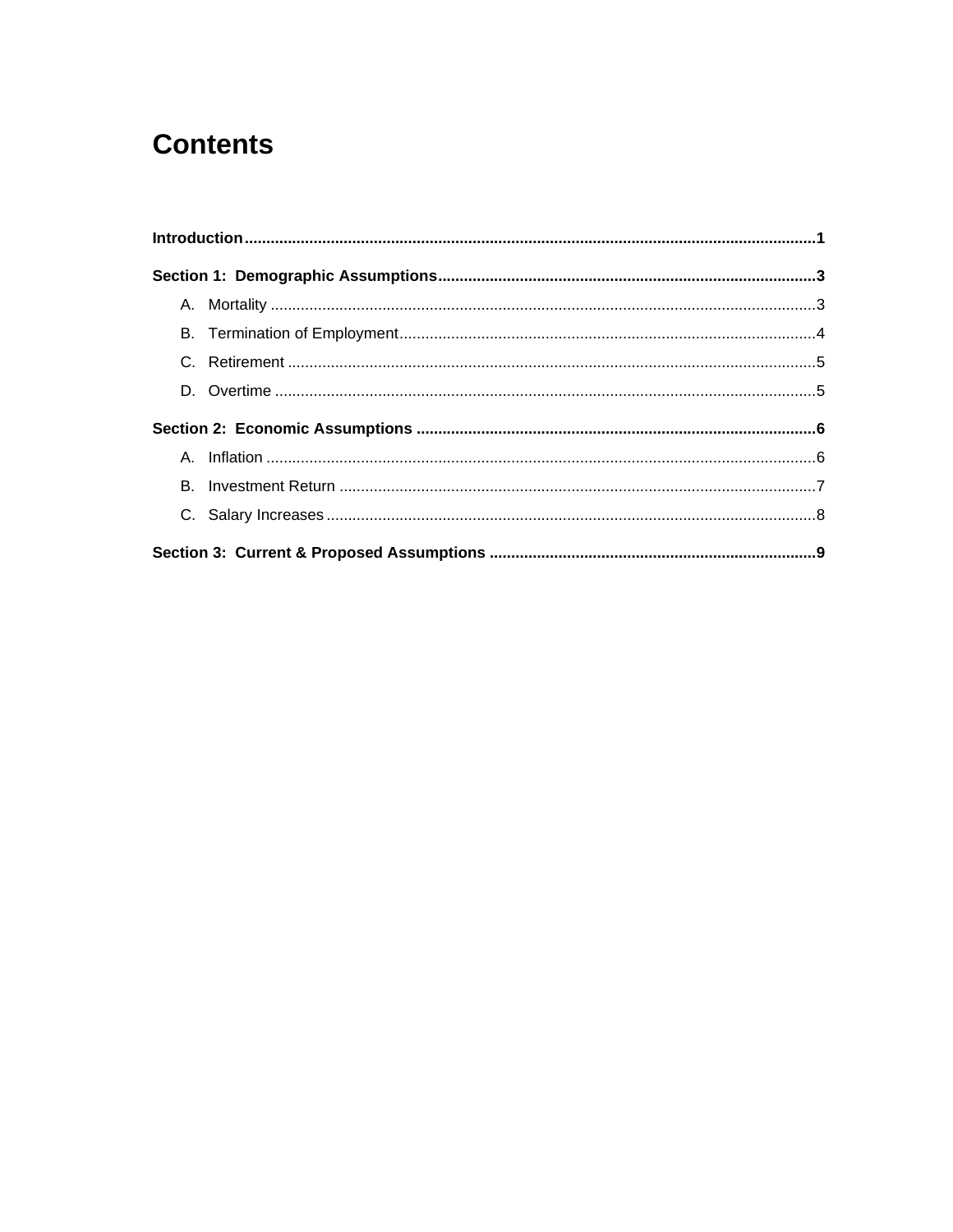# <span id="page-4-0"></span>**Introduction**

Assumptions are a key element in an actuarial valuation. In order to perform an actuarial valuation of the assets and liabilities of the Plan, the actuary uses assumptions with respect to each of the following:

- 1. Investment return on the Plan's funds over the period benefits to current members will be paid, including inflation during the same period.
- 2. The relative increases in the salary of a member from the date of the valuation to the date of separation from active service.
- 3. The expected mortality rates among retired persons (healthy and disabled).
- 4. The probabilities of members separating from active service on account of withdrawal, death and disability.
- 5. The ages at which members will retire.

The actuarial valuation is the method by which the annual funding requirement is determined. Actuarial assumptions do not directly impact the total cost of a retirement program, but they are a key variable in determining the timing of that cost and the allocation of the cost between current and future contributions. The proposed changes in actuarial assumptions reflect the most recent experience as well as future expected experience. Each assumption should reflect the actuary's best estimate of anticipated long-term experience of the Plan.

The objectives of this study are to:

- Determine appropriate rates to anticipate the following events among active members:
	- termination from employment
	- mortality during active service
	- disability retirement
	- normal retirement
	- early retirement
	- salary increases
- Determine appropriate rates to anticipate mortality among healthy and disabled retirees and their dependents.

#### **Methodology**

Data is supplied every two years to the actuary by the staff of the City of El Paso Employees Retirement Trust for purposes of the biennial actuarial valuations of the Plan. This data includes demographic characteristics of current and past members, and salaries for current members. These valuation data files are the basis for the experience study.

Tabulations were compiled that show the distribution by age and/or service of the number of members who were exposed during the 4-year period to the events of termination from employment, retirement, death and disability. A member is considered exposed to an event if he or she meets the age and/or service requirements for that event. The assumed rates of occurrence for each event, which are currently used in the actuarial valuations, were then applied to the members exposed to determine the number of members expected to separate from service for each category.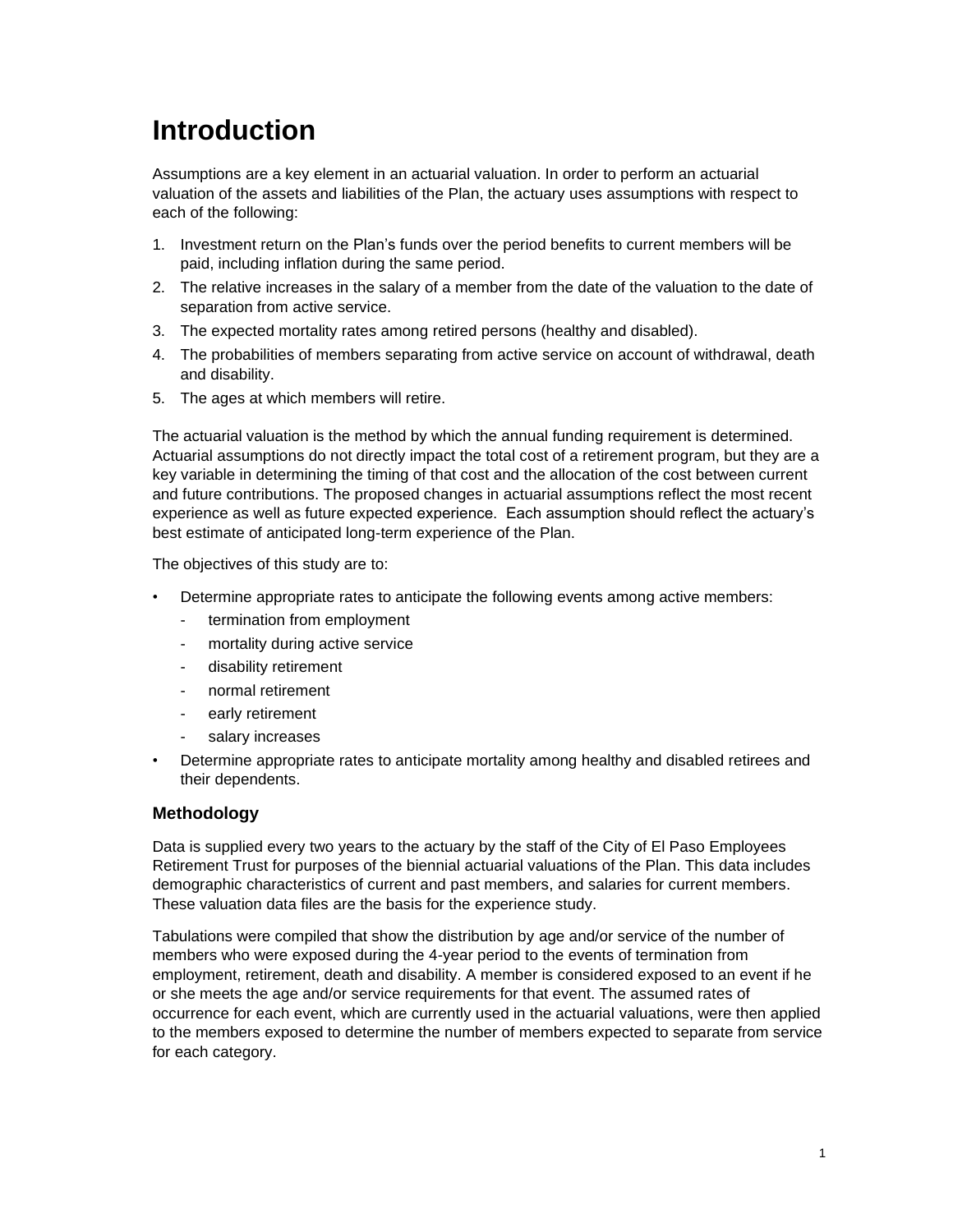The number of members who actually separated from service due to termination from employment, retirement, death or disability were then compared to the expected number. Data may be grouped by age and/or service increments to provide statistically significant results<sup>2</sup>.

The expected and actual salaries as of the end of each period were also compared to actual salaries as of the end of each previous period. The comparisons show an average annual increase in both expected and actual salaries for the 4-year period.

The results of the experience study are the basis for the actuary's proposed assumption changes. The actuary must also take into account benefit changes that occurred during the experience period. If a change in benefit levels or benefit eligibility was made during the experience period, the actuary should consider the impact the change may have on the data used in the analysis. There have been no significant changes in Plan benefits during the 4-year period ending August 31, 2018.

In addition to comparing actual to expected experience and adjusting the results for special plan benefits and economic conditions, the actuary must consider future expectations of experience due to future plan changes or expected changes in the economy.

To summarize, the actuary's proposed assumptions are based on the following:

- comparison of actual to expected experience
- adjustment for special plan benefits and past economic conditions
- adjustment for future plan changes and economic conditions

Each assumption should be the actuary's best estimate of reasonable long-term expectations.

#### **Actuarial Standards of Practice**

<span id="page-5-0"></span>The Actuarial Standards Board issues Actuarial Standards of Practice that all actuaries must follow. The Actuarial Standards of Practice that are applicable to this experience study include No. 4 (Measuring Pension Obligations and Determining Pension Plan Costs or Contributions), No. 27 (Selection of Economic Assumptions for Measuring Pension Obligations), and No. 35 (Selection of Demographic and Other Noneconomic Assumptions for Measuring Pension Obligations).

 $2$  For assumptions with experience data that was not statistically credible (e.g., disability), we are proposing no changes to the current assumption.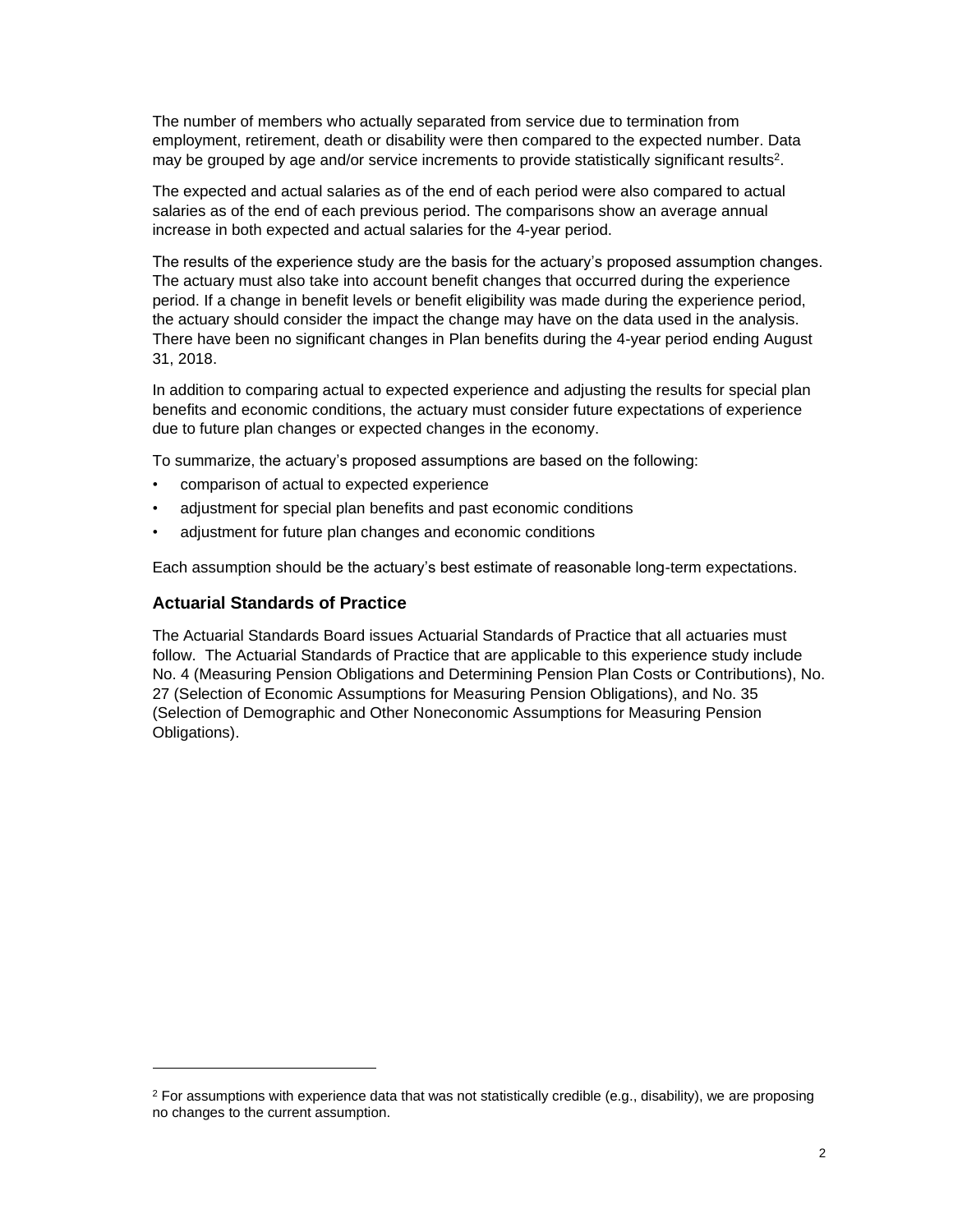# **Section 1: Demographic Assumptions**

This section compares the actual demographic experience during the 4-year period ending August 31, 2018 with the expected experience (which is based on the current demographic assumptions that have been used since the September 1, 2016 actuarial valuation).

# <span id="page-6-0"></span>**A. Mortality**

#### 1. Healthy Pensioners

The table below shows the actual and expected number of deaths of healthy pensioners during the 4-year period ending August 31, 2018. "Current expected" means the expected number of deaths during the 4-year period based on the current assumptions. "New expected" means the expected number of deaths during the 4-year period using the new proposed assumptions. "Actual" means the actual number of deaths that occurred during the 4-year period.

|        | Current<br><b>Expected</b><br>(CE) | Actual<br>(A) | A/CE | <b>New</b><br><b>Expected</b><br>(NE) | A/NE |
|--------|------------------------------------|---------------|------|---------------------------------------|------|
| Male   | 187                                | 235           | 126% | 253                                   | 93%  |
| Female | 132                                | 185           | 140% | 183                                   | 101% |

The Society of Actuaries published the results of a major mortality study in October 2014. The standard base table and most recent generational mortality improvement scale based on that study are called "RP-2014" and "MP-2019", respectively.

The study completed in 2014 excluded experience from public-sector plans. In August 2018, the Society of Actuaries published the results of a study of mortality experience of public-sector plans only. The standard base table from that study, which was finalized in January 2019, is called "Pub-2010". We evaluated both RP-2014 and Pub-2010 and concluded that RP-2014 was a better fit when compared to Plan experience.

Because the experience during the 4-year period was not fully credible, we applied the procedure published by the Society of Actuaries<sup>3</sup> for situations with less than full credibility. We propose the following mortality assumption for healthy pensioners<sup>4</sup>:

- Male: 92% of RP-2014 healthy annuitant Blue Collar table with MP-2019 generational improvement
- Female: 100% of RP-2014 healthy annuitant Blue Collar table with MP-2019 enerational improvement

<sup>3</sup> Society of Actuaries August 2017 publication titled *Credibility Educational Resources for Pension Actuaries: Application of Credibility Theory to Mortality Assumption.*

<sup>4</sup> All proposed mortality assumptions in this report are based on the headcount-weighted version of RP-2014, rolled back to 2006 using MP-2014 and projected forward using MP-2019.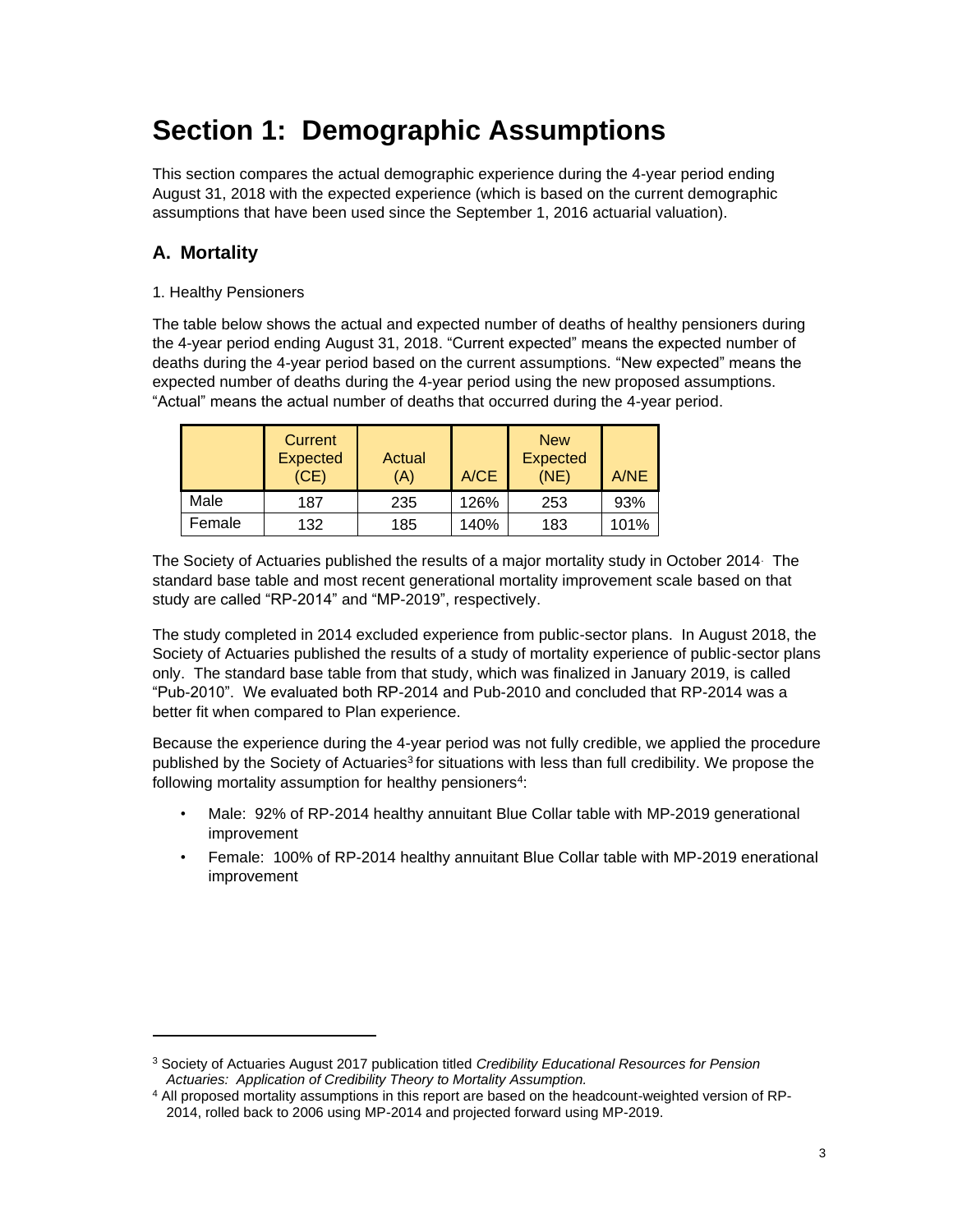#### 2. Active Members

The experience during the 4-year period was not credible for active members. Therefore, we propose the following mortality assumption for active members (and members who terminate with a deferred vested benefit):

- Male: 100% of RP-2014 employee Blue Collar table with MP-2019 generational improvement
- Female: 100% of RP-2014 employee Blue Collar table with MP-2019 generational improvement
- 3. Disabled Members

The experience during the 4-year period was not credible for disabled members. Therefore, we propose the following mortality assumption for disabled members:

- Male: 100% of RP-2014 disabled annuitant table with MP-2019 generational improvement
- Female: 100% of RP-2014 disabled annuitant table with MP-2019 generational improvement

## <span id="page-7-0"></span>**B. Termination of Employment (Withdrawal)**

The current withdrawal assumption uses a "select and ultimate" table. The withdrawal assumption is higher during the select period (the first five years of a member's career). For all service periods, the withdrawal rates vary based on age.

The table below shows the actual and expected number of terminations of active members during the 4-year period ending August 31, 2018. "Current expected" means the expected number of terminations during the 4-year period based on the current assumptions. "New expected" means the expected number of terminations during the 4-year period using the new proposed assumptions. "Actual" means the actual number of terminations that occurred during the 4-year period.

|                              | <b>Current</b><br><b>Expected</b><br>(CE) | Actual<br>(A) | A/CE | <b>New</b><br>Expected<br>(NE) | A/NE |
|------------------------------|-------------------------------------------|---------------|------|--------------------------------|------|
| Less than 3 years of service | 338                                       | 450           | 133% | 427                            | 105% |
| 3 years of service           | 92                                        | 96            | 104% | 96                             | 100% |
| 4 years of service           | 72                                        | 79            | 110% | 79                             | 100% |
| 5 years of service           | 50                                        | 64            | 128% | 60                             | 107% |
| More than 5 years of service | 113                                       | 161           | 142% | 160                            | 101% |

Based on the above experience, we propose certain changes to the withdrawal assumption as shown in Section 3 of this report.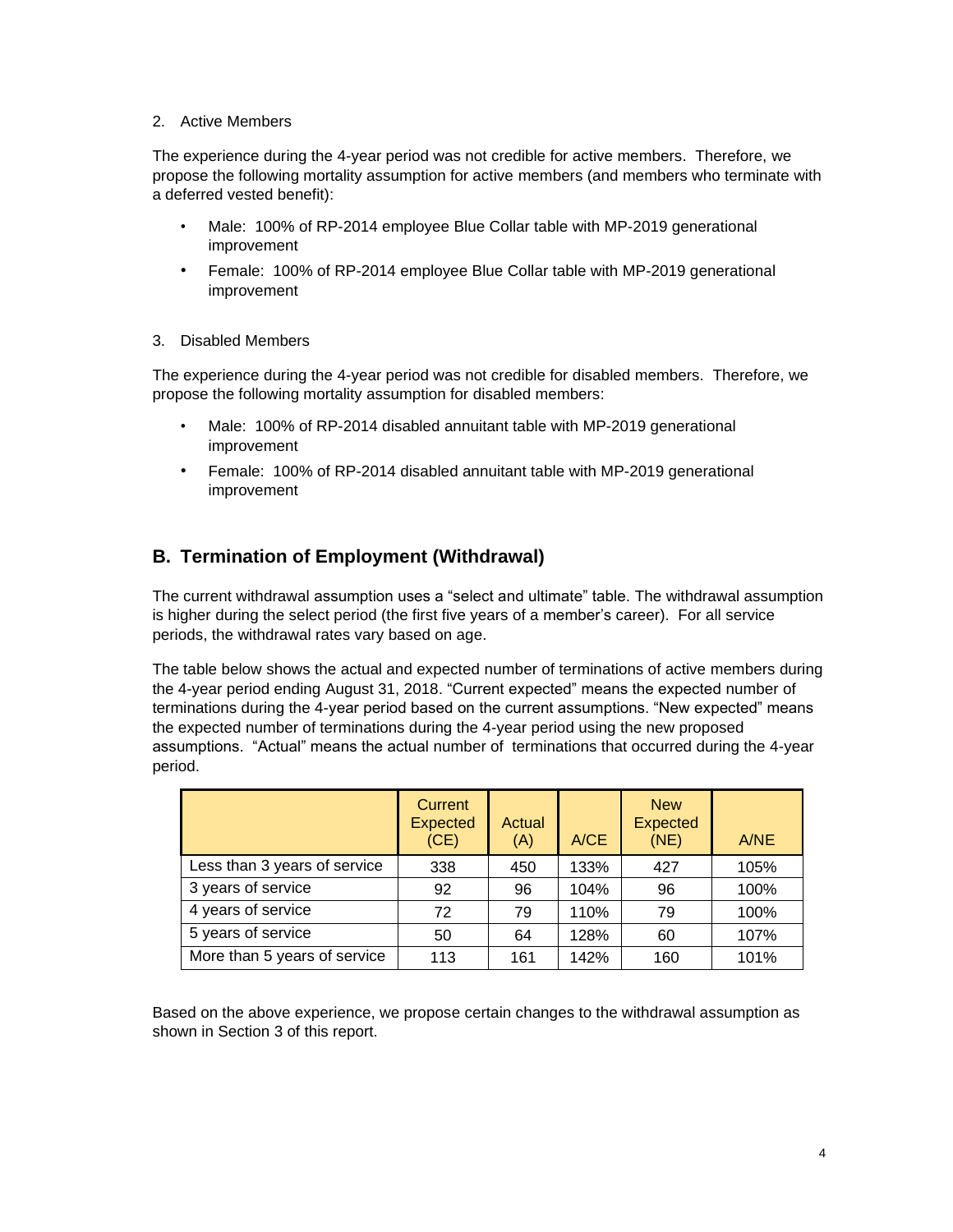# <span id="page-8-0"></span>**C. Retirement<sup>5</sup>**

The tables below show the actual and expected number of retirements of active members during the 4-year period ending August 31, 2018. "Current expected" means the expected number of retirements during the 4-year period based on the current assumptions. "New expected" means the expected number of retirements during the 4-year period using the new proposed assumptions. "Actual" means the actual number of retirements that occurred during the 4-year period.

1. Unreduced Retirement

|        | Current<br><b>Expected</b><br>(CE) | Actual<br>(A) | A/CE | <b>New</b><br><b>Expected</b><br>(NE) | A/NE |
|--------|------------------------------------|---------------|------|---------------------------------------|------|
| Male   | 417                                | 367           | 88%  | 395                                   | 93%  |
| Female | 188                                | 178           | 95%  | 186                                   | 96%  |

#### 2. Reduced Retirement

|        | Current<br><b>Expected</b><br>(CE) | Actual<br>(A) | A/CE | <b>New</b><br><b>Expected</b><br>(NE) | A/NE |
|--------|------------------------------------|---------------|------|---------------------------------------|------|
| Male   | 67                                 | 132           | 197% | 111                                   | 119% |
| Female | 38                                 | 62            | 163% | 57                                    | 109% |

Based on the above experience, we propose certain changes to the retirement assumption as shown in Section 3 of this report.

## **D. Overtime**

Overtime as a percentage of actual pay for all years included in the study was reasonably close to the current overtime assumption of 4% of base pay. Therefore, we recommend no changes to this assumption.

<sup>5</sup> Due to a lack of credible experience for the Second Tier (those who entered the Plan after August 31, 2011), retirement experience was studied only for the First Tier.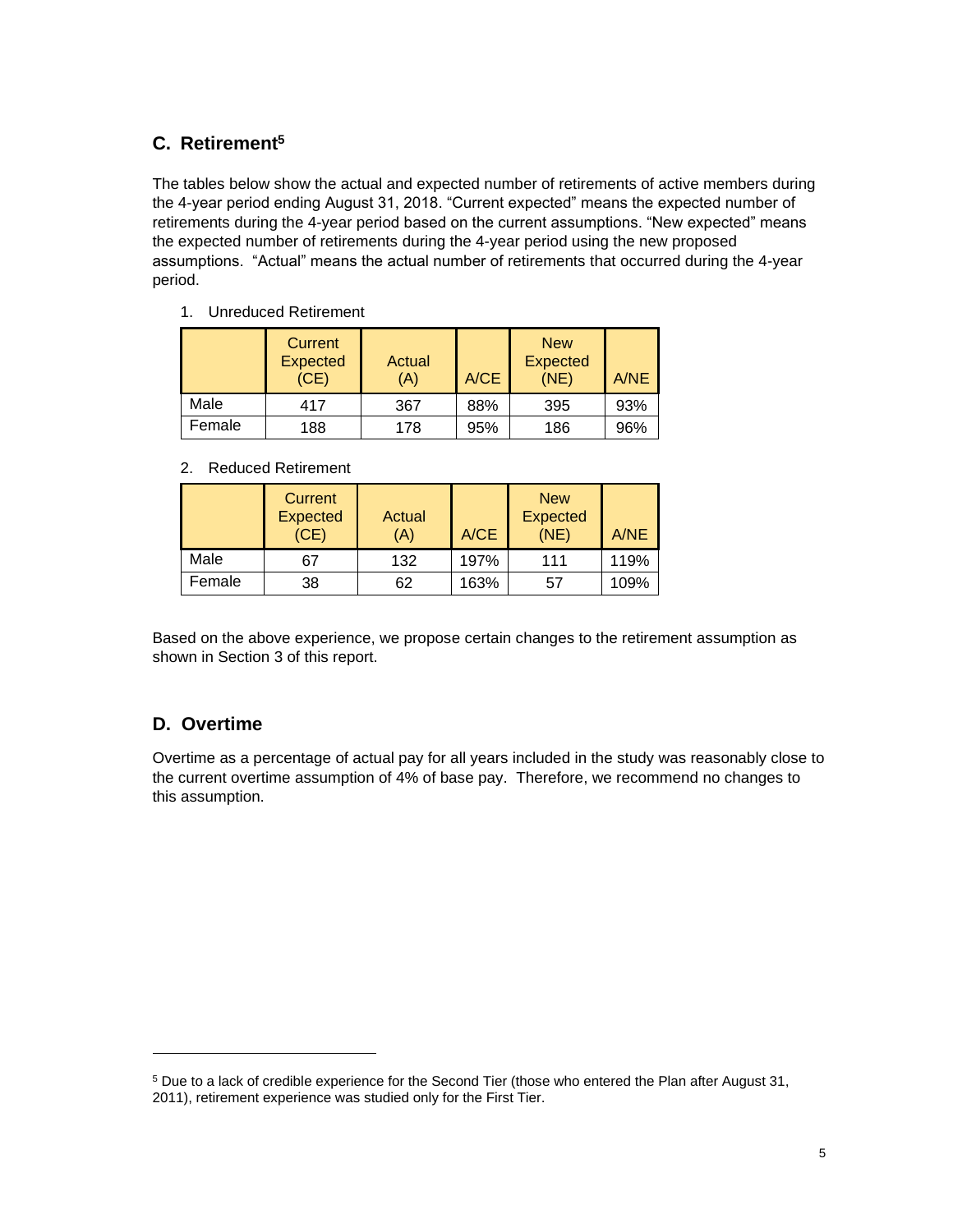# <span id="page-9-0"></span>**Section 2: Economic Assumptions**

# <span id="page-9-1"></span>**A. Inflation**

Inflation is a core component of several of the economic assumptions, including the investment return assumption, salary increases and payroll growth rate. The current inflation assumption is 3.0% per year.

We performed a projection of expected inflation rates using the GEMS economic scenario generator, developed by Conning and Company. GEMS is an econometric model that incorporates historical data and forecasts future values for inflation and all relevant asset classes.

Our projections were done under two approaches:

- Approach #1 The propensity for asset returns and inflation to revert (eventually) to historical norms occurs, recognizing the inherent difficulty in forecasting current conditions to persist for 30+ years. Under this approach, the expectation is that asset returns and inflation rates will center around historical averages.
- Approach #2 Emerging demographic trends (such as aging workforce, increasing longevity, globalization of economy, and technological innovation transforming the workforce) that contribute to the "new normal" of low GDP, low inflation, and a low asset return environment will persist well beyond the current business cycle. Under this approach, expectations around returns for "return generating" assets such as equities and real estate are approximately 150 to 200 basis points below that expected under Approach #1.

We also considered the long-term forecast of the Social Security administration (which was 2.6% in 2019).

The projected inflation rates for the next 15 and 30 years are as follows:

- Approach #1
	- o 15 years: 2.6%
	- o 30 years: 3.0%
- Approach #2
	- o 15 years: 2.3%
	- o 30 years: 2.6%

Based on our analysis, we propose lowering the inflation rate to 2.5%.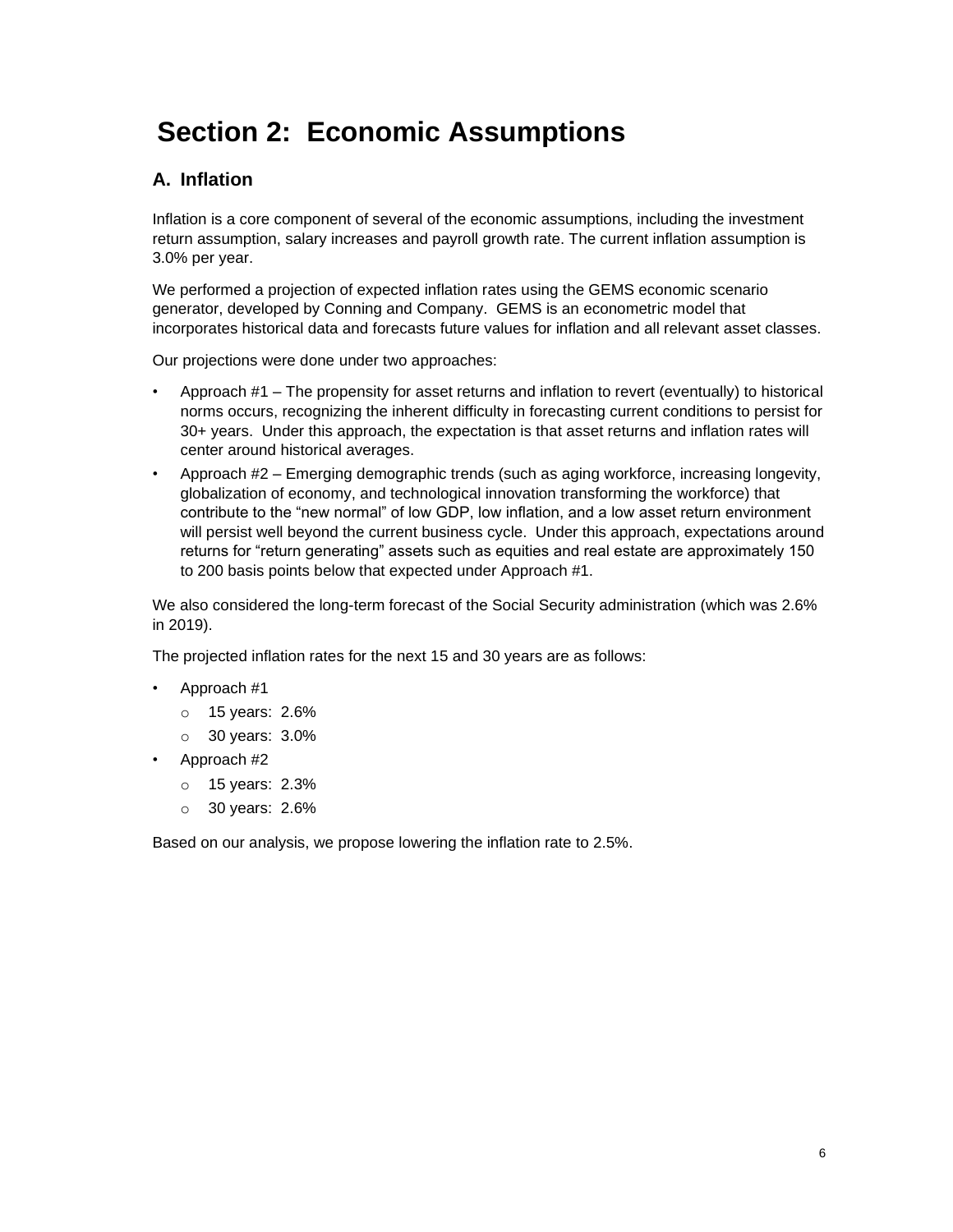## <span id="page-10-0"></span>**B. Investment Return**

The investment return assumption is used to discount the projected benefits expected to be paid from the Plan. It is the assumption that has the largest impact on the Actuarial Accrued Liability and contribution rates.

This assumption should be a best estimate of long-term expectations. In setting this assumption, we consider recent history, but recognize that the last few years of very low returns may not be the best predictor of long-term expectations.

The following asset allocation policy for the Plan was used in our analysis of expected rates of return:

| <b>Asset Class</b>          | Allocation |
|-----------------------------|------------|
| Domestic Equity             | 22%        |
| <b>International Equity</b> | 22%        |
| Fixed Income                | 19%        |
| Absolute Return             | 15%        |
| Real Estate                 | 9%         |
| <b>Private Equity</b>       | 8%         |
| MLP <sup>6</sup>            | 5%         |
| Total                       | 100%       |

The table below shows the GEMS geometric results under the two approaches described above in Section 2(A)<sup>7</sup>:

|                        | Approach #1 |            |            | Approach #2 |         |         |
|------------------------|-------------|------------|------------|-------------|---------|---------|
|                        | 10-year     | $20$ -year | $30$ -year | 10-year     | 20-year | 30-year |
| Nominal Rate of Return | 7.32%       | 8.03%      | 8.63%      | 5.97%       | 6.53%   | 6.72%   |
| <b>Inflation Rate</b>  | 2.32%       | 2.77%      | 3.01%      | 2.16%       | 2.43%   | 2.56%   |
| Real Rate of Return    | 4.97%       | 5.21%      | 5.57%      | 3.80%       | 4.08%   | 4.14%   |

<span id="page-10-1"></span>Based on our analysis, we propose lowering the current investment return assumption of 7.5% to 7.25%.

<sup>6</sup> MLP was allocated to the Domestic Equity category.

 $7$  The nominal and real rates of return shown in this table are before reduction for expenses.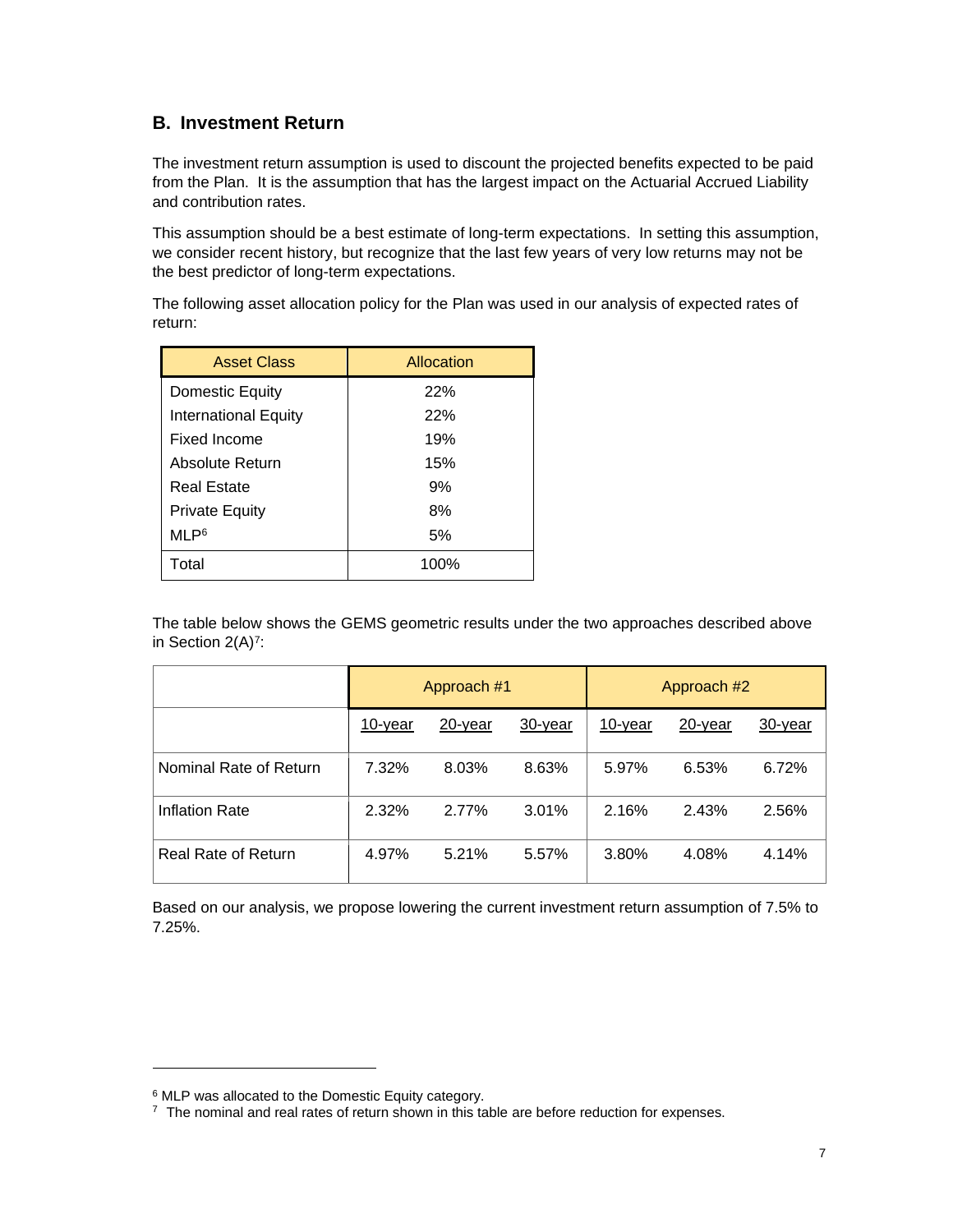# **C. Salary Increases**

We reviewed the salary increases that active members of the Plan received during the 4-year period ending August 31, 2018. The average annual increases by years of service are shown in the graph below. Based on this experience, we propose certain changes to the salary increase assumption as shown in Section 3 of this report.

<span id="page-11-0"></span>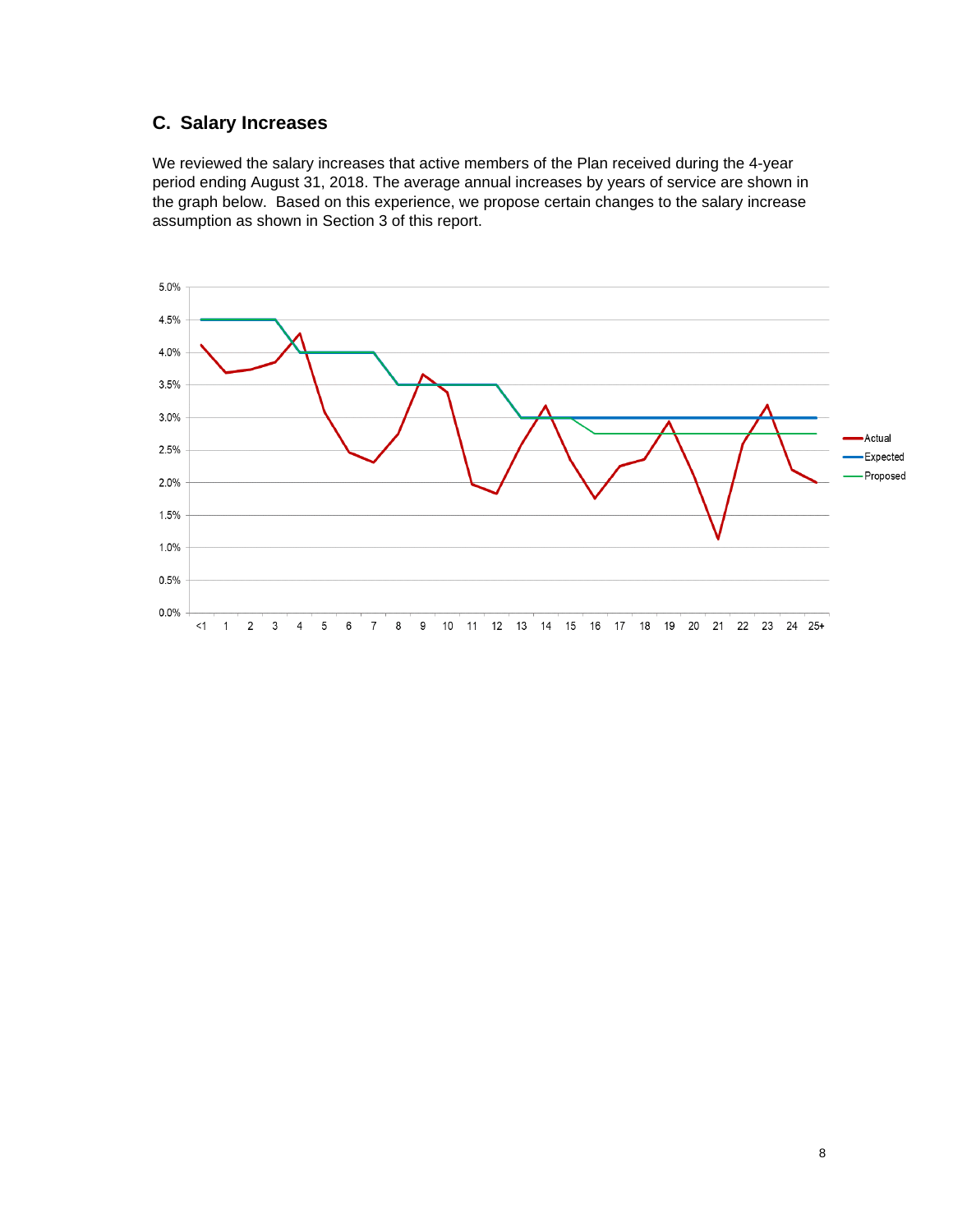# **Section 3: Current & Proposed Assumptions<sup>8</sup>**

|                                                 | <b>Mortality</b>                                                                |                                                                                                                                                               |
|-------------------------------------------------|---------------------------------------------------------------------------------|---------------------------------------------------------------------------------------------------------------------------------------------------------------|
|                                                 | <b>Current</b>                                                                  | Proposed                                                                                                                                                      |
| <b>Active Members</b>                           | RP-2014 employee Blue Collar table<br>projected to 2030 using Scale BB          | RP-2014 employee Blue Collar table<br>projected with Scale MP-2019 on a fully<br>generational basis                                                           |
| Deferred Vested                                 | RP-2014 employee Blue Collar table<br>projected to 2030 using Scale BB          | RP-2014 employee Blue Collar table<br>projected with Scale MP-2019 on a fully<br>generational basis                                                           |
| <b>Healthy Retirees and</b><br><b>Survivors</b> | RP-2014 healthy annuitant Blue Collar<br>table projected to 2030 using Scale BB | RP-2014 healthy annuitant Blue Collar<br>table (92% of male rates and 100% of<br>female rates) projected with Scale MP-<br>2019 on a fully generational basis |
| <b>Disabled Retirees</b>                        | RP-2014 Disabled Annuitant Table                                                | RP-2014 Disabled Annuitant Table<br>projected with Scale MP-2019 on a fully<br>generational basis                                                             |

#### *Inflation Rate*

| Current | Proposed |
|---------|----------|
| 3.00%   | 2.50%    |

| <b>Investment Return (net of all expenses)</b> |          |  |  |  |
|------------------------------------------------|----------|--|--|--|
| Current                                        | Proposed |  |  |  |
| 7.50%                                          | 7.25%    |  |  |  |

### *Salary Increases*

| <b>Service</b> | <b>Current</b> | Proposed |
|----------------|----------------|----------|
| $3$            | 4.50%          | 4.50%    |
| $3-6$          | 4.00%          | 4.00%    |
| $7 - 11$       | 3.50%          | 3.50%    |
| $12 - 15$      | 3.00%          | 3.00%    |
| $16+$          | 3.00%          | 2.75%    |

<sup>&</sup>lt;sup>8</sup> The assumptions that were not studied or have no proposed changes are not shown in this report.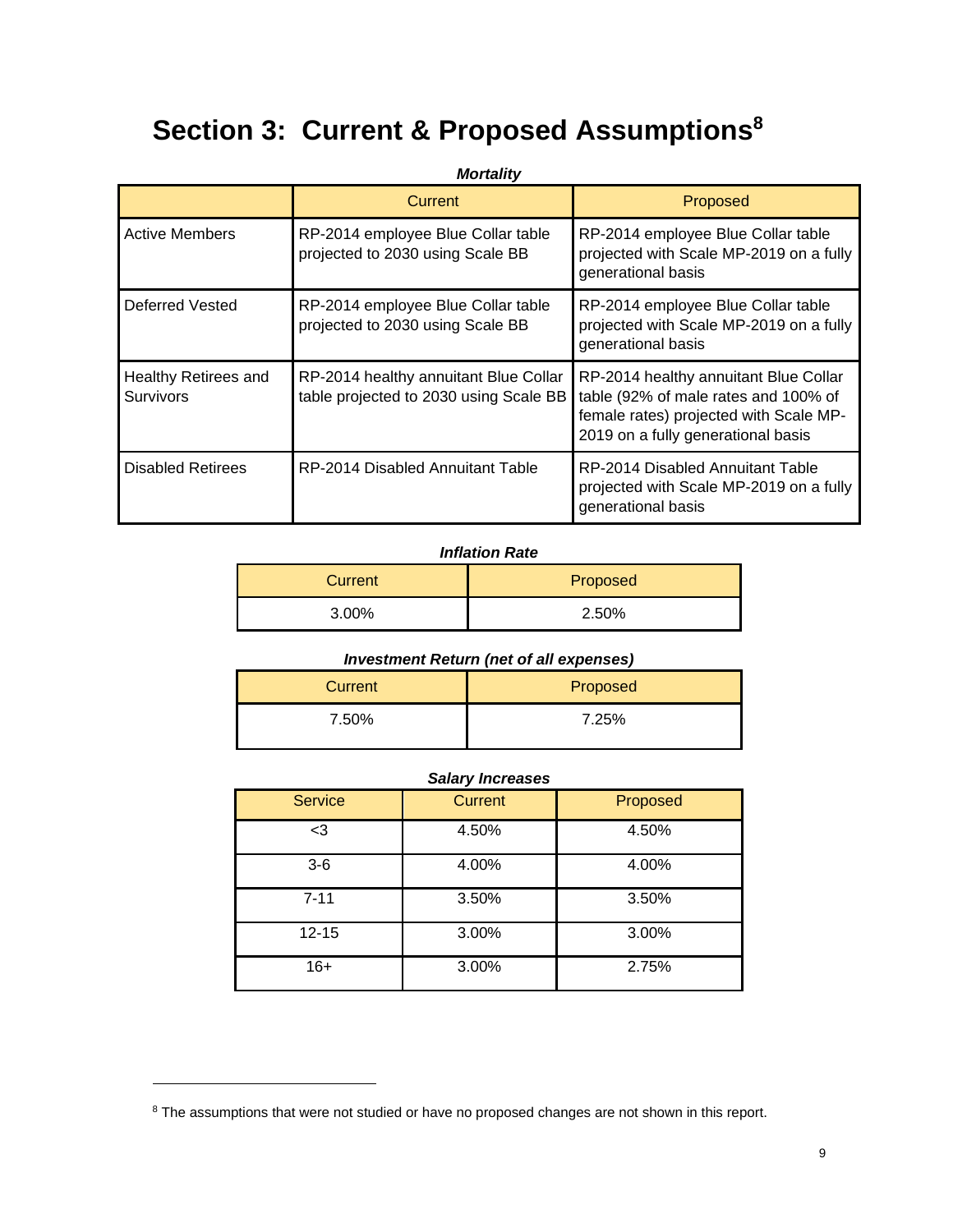|       | <b>First Tier</b> |        |               |        |  |
|-------|-------------------|--------|---------------|--------|--|
|       | Early             |        | <b>Normal</b> |        |  |
| Age   | <b>Male</b>       | Female | <b>Male</b>   | Female |  |
| 40    | 0.040             | 0.040  | 0.000         | 0.000  |  |
| 41    | 0.040             | 0.040  | 0.000         | 0.000  |  |
| 42    | 0.040             | 0.040  | 0.000         | 0.000  |  |
| 43    | 0.040             | 0.040  | 0.000         | 0.000  |  |
| 44    | 0.040             | 0.040  | 0.000         | 0.000  |  |
| 45    | 0.025             | 0.025  | 0.100         | 0.090  |  |
| 46    | 0.025             | 0.025  | 0.100         | 0.090  |  |
| 47    | 0.025             | 0.025  | 0.100         | 0.090  |  |
| 48    | 0.025             | 0.025  | 0.100         | 0.090  |  |
| 49    | 0.025             | 0.025  | 0.100         | 0.090  |  |
| 50    | 0.015             | 0.015  | 0.100         | 0.090  |  |
| 51    | 0.015             | 0.015  | 0.100         | 0.090  |  |
| 52    | 0.015             | 0.015  | 0.100         | 0.090  |  |
| 53    | 0.015             | 0.015  | 0.100         | 0.090  |  |
| 54    | 0.015             | 0.015  | 0.100         | 0.090  |  |
| 55    | 0.015             | 0.015  | 0.120         | 0.100  |  |
| 56    | 0.015             | 0.015  | 0.120         | 0.100  |  |
| 57    | 0.015             | 0.015  | 0.120         | 0.100  |  |
| 58    | 0.015             | 0.015  | 0.120         | 0.100  |  |
| 59    | 0.015             | 0.015  | 0.120         | 0.100  |  |
| 60    | 0.000             | 0.000  | 0.120         | 0.100  |  |
| 61    | 0.000             | 0.000  | 0.120         | 0.100  |  |
| 62    | 0.000             | 0.000  | 0.200         | 0.100  |  |
| 63    | 0.000             | 0.000  | 0.200         | 0.200  |  |
| 64    | 0.000             | 0.000  | 0.200         | 0.200  |  |
| 65    | 0.000             | 0.000  | 0.200         | 0.200  |  |
| 66    | 0.000             | 0.000  | 0.400         | 0.200  |  |
| 67    | 0.000             | 0.000  | 0.500         | 0.200  |  |
| 68    | 0.000             | 0.000  | 0.250         | 0.250  |  |
| 69    | 0.000             | 0.000  | 0.250         | 0.250  |  |
| 70    | 0.000             | 0.000  | 0.400         | 0.250  |  |
| 71    | 0.000             | 0.000  | 0.400         | 1.000  |  |
| 72    | 0.000             | 0.000  | 0.400         | 1.000  |  |
| 73    | 0.000             | 0.000  | 0.600         | 1.000  |  |
| 74    | 0.000             | 0.000  | 0.600         | 1.000  |  |
| $75+$ | 0.000             | 0.000  | 1.000         | 1.000  |  |

| <b>Retirement Rates - Current</b> |  |  |
|-----------------------------------|--|--|
|-----------------------------------|--|--|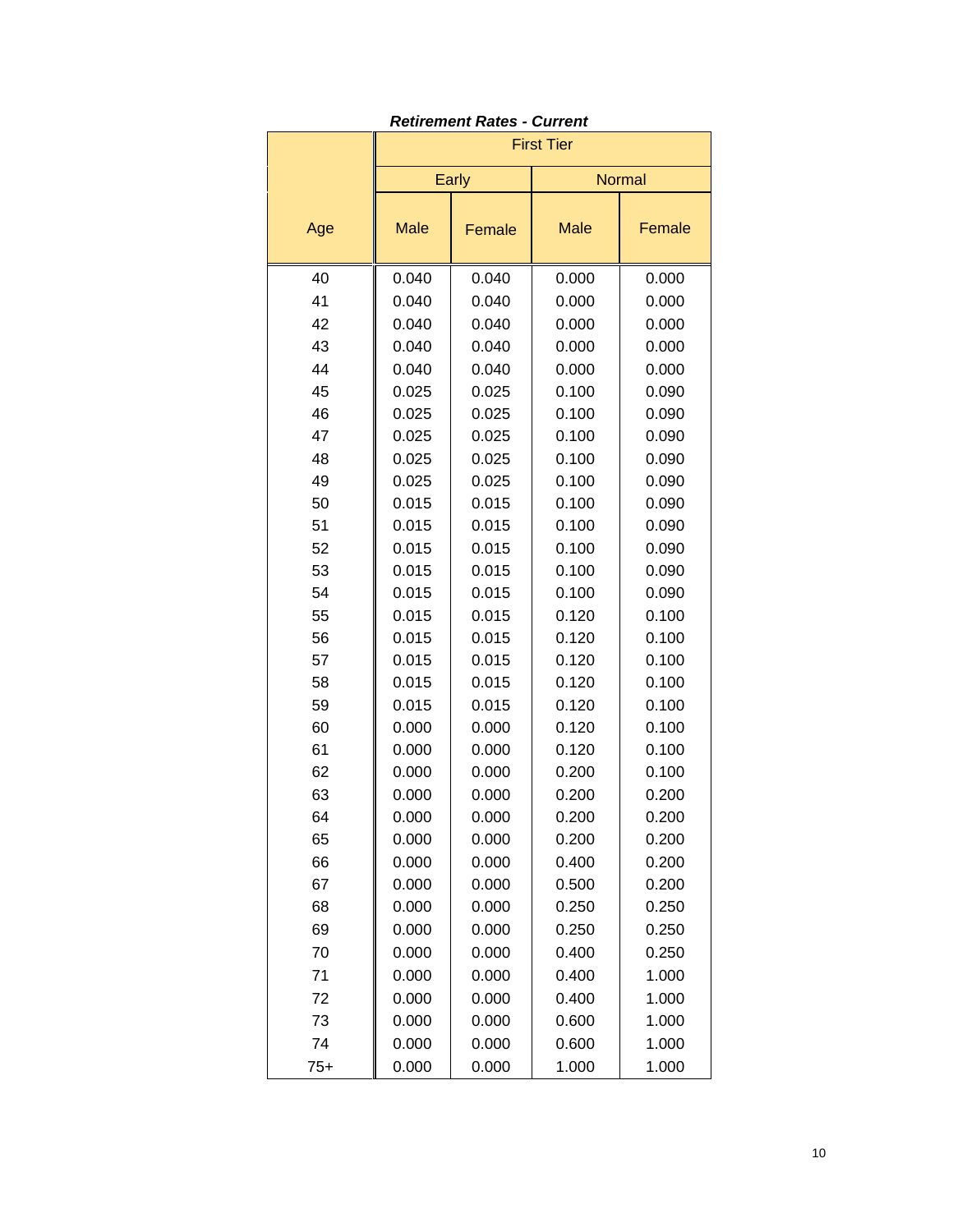|       | <b>First Tier</b>     |       |             |               |  |
|-------|-----------------------|-------|-------------|---------------|--|
|       | Early                 |       |             | <b>Normal</b> |  |
| Age   | <b>Male</b><br>Female |       | <b>Male</b> | Female        |  |
| 40    | 0.030                 | 0.030 | 0.000       | 0.000         |  |
| 41    | 0.030                 | 0.030 | 0.000       | 0.000         |  |
| 42    | 0.030                 | 0.030 | 0.000       | 0.000         |  |
| 43    | 0.030                 | 0.030 | 0.000       | 0.000         |  |
| 44    | 0.030                 | 0.030 | 0.000       | 0.000         |  |
| 45    | 0.030                 | 0.035 | 0.060       | 0.090         |  |
| 46    | 0.030                 | 0.035 | 0.060       | 0.090         |  |
| 47    | 0.030                 | 0.035 | 0.060       | 0.090         |  |
| 48    | 0.030                 | 0.035 | 0.060       | 0.090         |  |
| 49    | 0.030                 | 0.035 | 0.060       | 0.090         |  |
| 50    | 0.040                 | 0.035 | 0.060       | 0.090         |  |
| 51    | 0.040                 | 0.035 | 0.060       | 0.090         |  |
| 52    | 0.040                 | 0.035 | 0.060       | 0.090         |  |
| 53    | 0.040                 | 0.035 | 0.120       | 0.090         |  |
| 54    | 0.040                 | 0.035 | 0.120       | 0.090         |  |
| 55    | 0.040                 | 0.040 | 0.120       | 0.100         |  |
| 56    | 0.040                 | 0.040 | 0.120       | 0.100         |  |
| 57    | 0.040                 | 0.040 | 0.120       | 0.100         |  |
| 58    | 0.040                 | 0.040 | 0.120       | 0.100         |  |
| 59    | 0.040                 | 0.040 | 0.120       | 0.100         |  |
| 60    | 0.000                 | 0.000 | 0.120       | 0.100         |  |
| 61    | 0.000                 | 0.000 | 0.120       | 0.100         |  |
| 62    | 0.000                 | 0.000 | 0.175       | 0.150         |  |
| 63    | 0.000                 | 0.000 | 0.175       | 0.150         |  |
| 64    | 0.000                 | 0.000 | 0.175       | 0.150         |  |
| 65    | 0.000                 | 0.000 | 0.250       | 0.200         |  |
| 66    | 0.000                 | 0.000 | 0.250       | 0.200         |  |
| 67    | 0.000                 | 0.000 | 0.250       | 0.200         |  |
| 68    | 0.000                 | 0.000 | 0.400       | 0.250         |  |
| 69    | 0.000                 | 0.000 | 0.400       | 0.250         |  |
| 70    | 0.000                 | 0.000 | 0.400       | 0.250         |  |
| 71    | 0.000                 | 0.000 | 0.400       | 1.000         |  |
| 72    | 0.000                 | 0.000 | 0.400       | 1.000         |  |
| 73    | 0.000                 | 0.000 | 0.600       | 1.000         |  |
| 74    | 0.000                 | 0.000 | 0.600       | 1.000         |  |
| $75+$ | 0.000                 | 0.000 | 1.000       | 1.000         |  |

#### *Retirement Rates - Proposed*